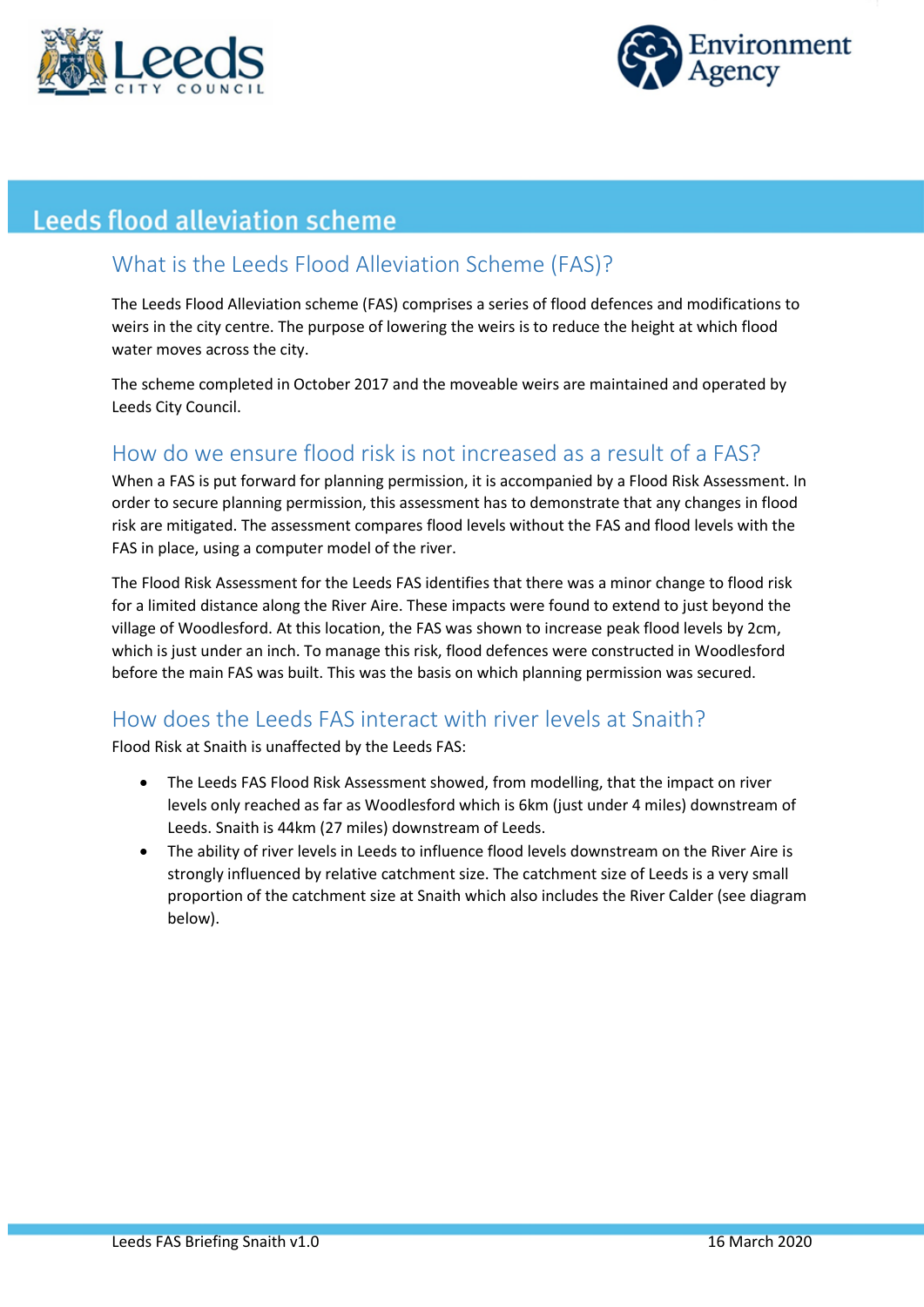

## How were levels in Leeds comparable with levels in Snaith during the recent flood events?

During recent heavy rainfall, flood peaks have passed through Leeds on 9, 16, 22, 23 and 24 February 2020.

The notable highest flows were on 9 February, the weirs were operated during this period. No flooding occurred to Snaith during this time. Flows in Leeds on 22, 23 and 24 February were a third lower than on 9 February. Conversely Snaith experienced flooding during this time. This shows how far removed flooding at Snaith is from what happens at Leeds.

The high levels at Snaith on the 25 February were caused by filling of the River Aire floodplains over several days, high tidal levels and significant contributing flows from the River Calder. There is no indication that this flooding was made worse by the Leeds FAS.

The Leeds FAS weirs were lowered on a single occasion on the 24 February at 16:00hrs. Gauge information downstream of Leeds, at Castleford, gives no indication of any influence of the weirs on downstream flows. See graph below that also shows levels at Snaith for comparison.